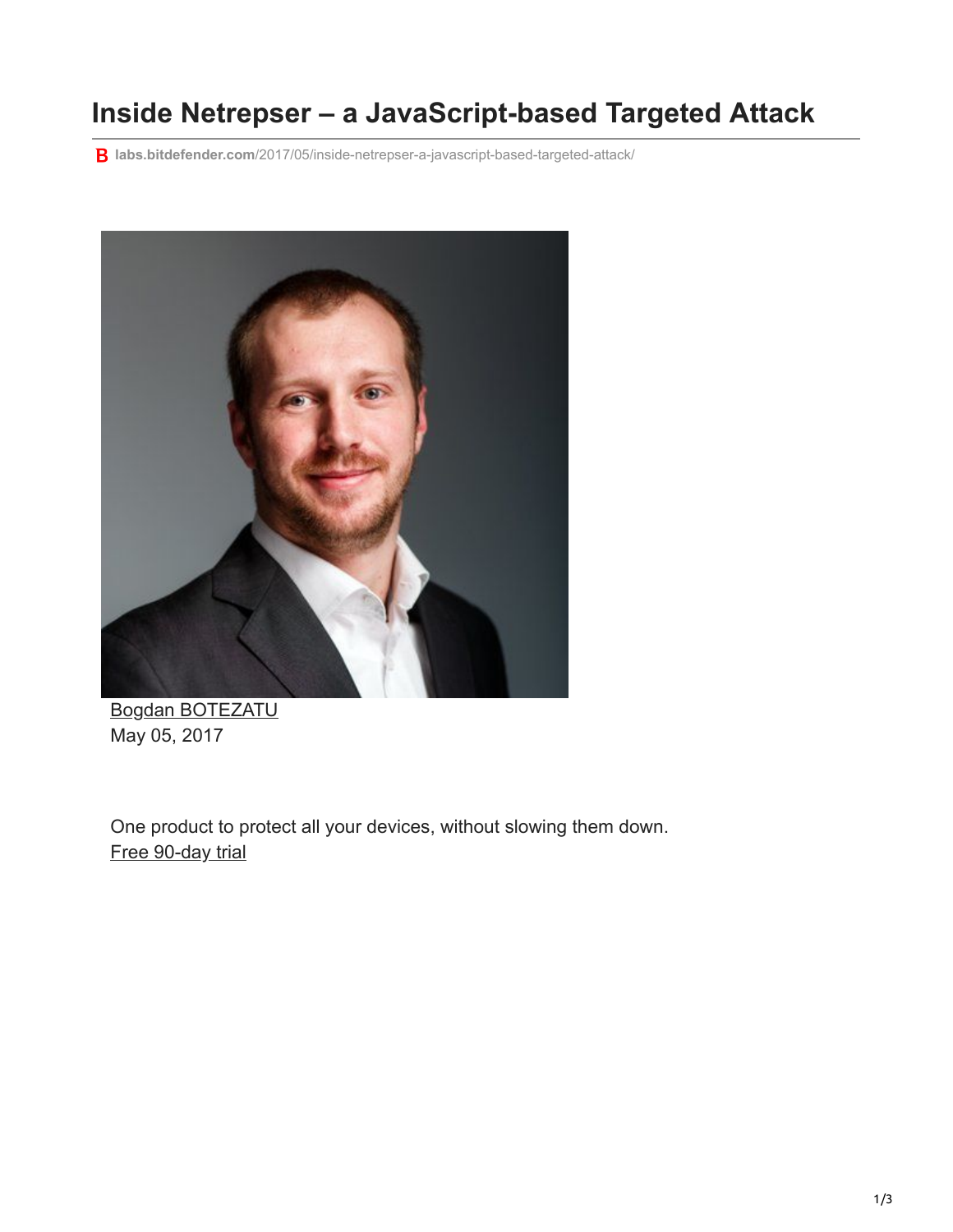

In May 2016, the Bitdefender threat response team isolated several samples from the internal malware zoo while looking into a custom file-packing algorithm. A deeper look into our global telemetry revealed that this piece of malware was strictly affecting a limited pool of hosts belonging to a number of IP addresses marked as sensitive targets.

Its unusual build could have easily made it pass for a regular threat like many of those that organizations block on a daily basis; however, telemetry information provided by our event correlation service has pointed out that most of its victims are government agencies. Paired with advanced spear phishing techniques and the malware's primary focus to collect intelligence and exfiltrate it systematically, we presume that this attack is part of a high-level cyber-espionage campaign.

The piece of malware we look at in this report comes with quite an array of methods to steal information, ranging from keylogging to password and cookie theft. It is built around a legitimate, yet controversial recovery toolkit provided by Nirsoft. The controversy stems from the fact that the applications provided by Nirsoft are used to recover cached passwords or monitor network traffic via powerful command-line interfaces that can be instructed to run completely covertly. For a long time now, the antimalware industry has flagged the tools provided by Nirsoft as potential threats to security specifically because they are extremely easy to abuse, and oversimplify the creation of powerful malware.

Even though the Netrepser malware uses free tools and utilities to carry various jobs to completion, the technical complexity of the attack, as well as the targets attacked, suggest that Netrepser is more than a commercial-grade tool.